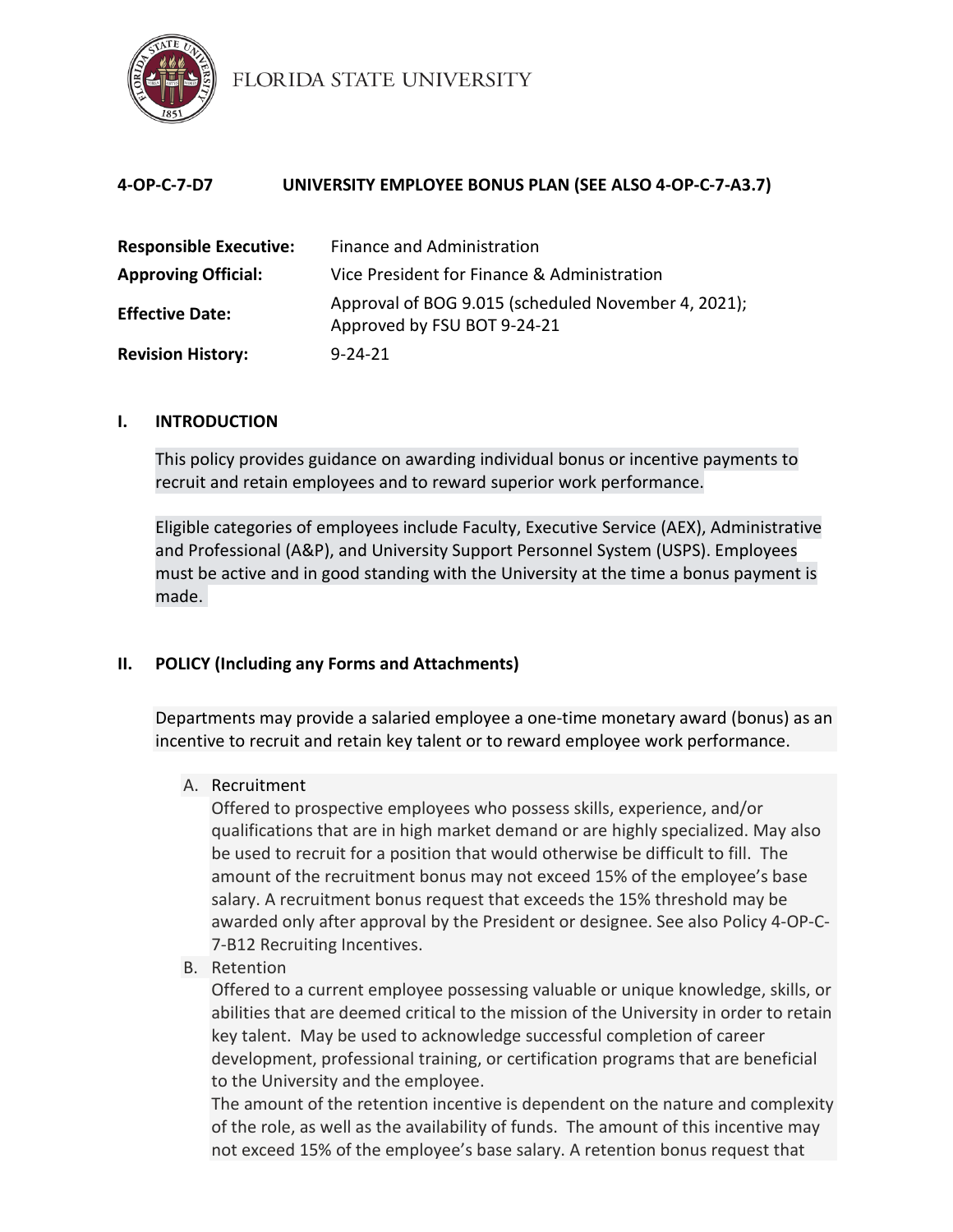exceeds the 15% threshold may be awarded only after approval by the President or designee.

C. Work Performance

Recognizes and rewards employees for exceptional performance and contributions over a specified period of time. Frequently awarded for the completion of a special project or assignment going beyond an employee's regularly assigned duties. These may include, but are not limited to, the following:

- Contributions that substantially advance the initiatives of the department, division, college, or University and are typically project-based.
- Extraordinary efforts during times of critical need, such as achieving vital objectives or deliverables that could have negatively impacted operations or major projects.
- Innovative work ideas that significantly improve operational efficiencies, workflow, or customer service and may include the introduction or modification of business practices.
- D. Incentive Program

A department-specific program based on an approved plan with clearly defined objectives. These programs are used to recognize and reward employees for significant performance and contribution following a specified time-period based on pre-established goals. The incentive program must define eligible employees and be provided to FSU Human Resources in advance, with final approval for any such payments by the Chief Human Resources Officer.

Faculty Practice Plans must operate in accordance with State University System of Florida Board of Governors Regulation 9.017 and are authorized upon approval by the Board of Trustees.

#### E. Procedures

When an employee's supervisor determines that a bonus may be warranted, an Additional Pay Form containing justification/documentation appropriate for the requested bonus type should be prepared and submitted. All bonus and incentive payments are subject to approval of the Chief Human Resources Officer or designee. The effective date of the increase will be the beginning of the pay period following the completion of the process.

Requests to establish a new college or administrative unit incentive plan should be submitted to Compensation at [HR-Compensation@fsu.edu.](mailto:HR-Compensation@fsu.edu)